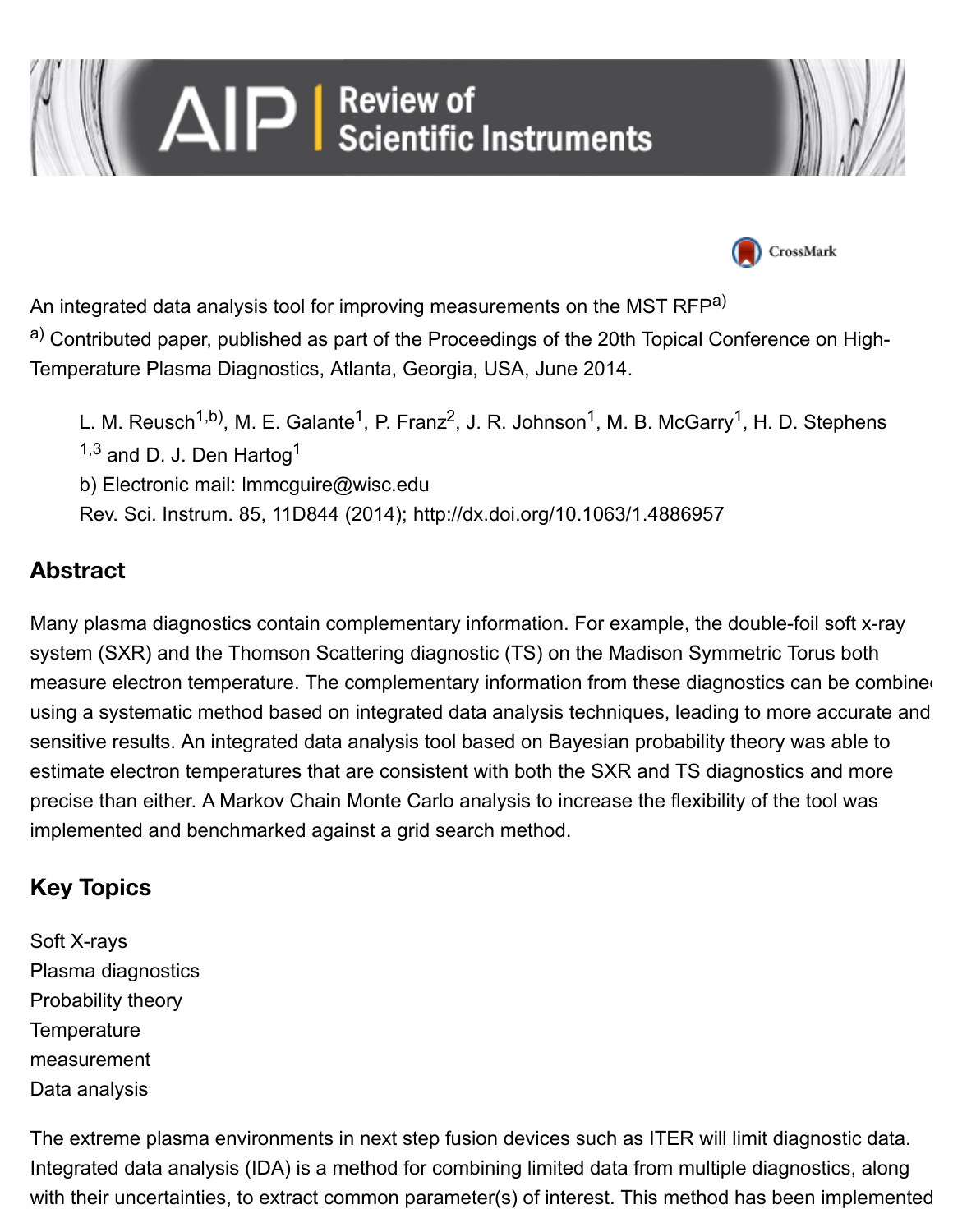on a number of plasma fusion experiments to measure a variety of parameters (see Refs. [1–3](http://scitation.aip.org/content/aip/journal/rsi/85/11/10.1063/1.4886957#c1) for some examples). On the Madison Symmetric Torus (MST) reversed field pinch (RFP), the double-foil soft x-ray (SXR) tomography and Thomson Scattering (TS) diagnostics both contain information about electron temperature (Te). A traditional analysis approach is to analyze the data sets separately, extract the temperature calculated by each one, and compare them; however, this neither addresses issues that arise if and when the diagnostics disagree, nor does it leverage the wealth of information that they jointly contain. Using IDA techniques to combine the data from separate diagnostics while extracting Te overcomes both of those problems. The result is consistent with the data from all the diagnostics included, and the precision is improved due to the fact that there are more independent measurements. In this paper, we present the initial development of an IDA tool using Bayesian probability theory (BPT) for MST, concentrating on Te using SXR and TS.

Bayesian probability theory is a useful framework with which to pursue IDA due to its modularity, reliance only on forward models, and its ability to include background information into the calculation of a parameter. The core of BPT is Bayes' rule:[4](http://scitation.aip.org/content/aip/journal/rsi/85/11/10.1063/1.4886957#c4)

$$
P(x|Data, I) = \frac{P(Data|x, I)P(x|I)}{P(Data|I)},
$$

(1)

where P(x|Data, I), the posterior probability, is the conditional probability of getting a particular value for the parameter of interest x, given the data and any background information I. P(Data|x, I), called the likelihood function, is the probability of getting the data given a particular value for x and any background information. P(x|I), the prior probability, represents any prior knowledge we have about the value of x. Finally, P(Data|I), called the evidence, is a normalization constant that gives the absolute probability. Making the assumption that the TS and SXR measurements are completely independent when combining them, Bayes' rule takes the form

$$
P\left(\vec{a}\middle|\vec{SXR},\vec{TS},I\right) \propto \prod_{i} P\left(SXR_i\middle|\vec{a},I\right) \times \prod_{j} P\left(TS_j\middle|\vec{a},I\right) \prod_{k} P\left(a_k\middle|I\right),
$$

(2)

where  $\vec{\bar{a}}$  is a vector containing the desired fit parameters,  $\vec{SXR}$  and  $\vec{TS}$  denote a set of experimental data from SXR and TS, respectively, and I is the background information.  $P\big( S X R_i \big| \vec{a}, I \big)$  and  $P\big(TS_j\big|\vec{a},I\big)$  are the likelihood functions for the ith SXR chord and jth TS point, respectively, and P(ak|I) describes the prior information we have about the desired fitting parameters. ⃗

The other primary tool in BPT, marginalization, can be used in the case where there are multiple parameters. Marginalization is given by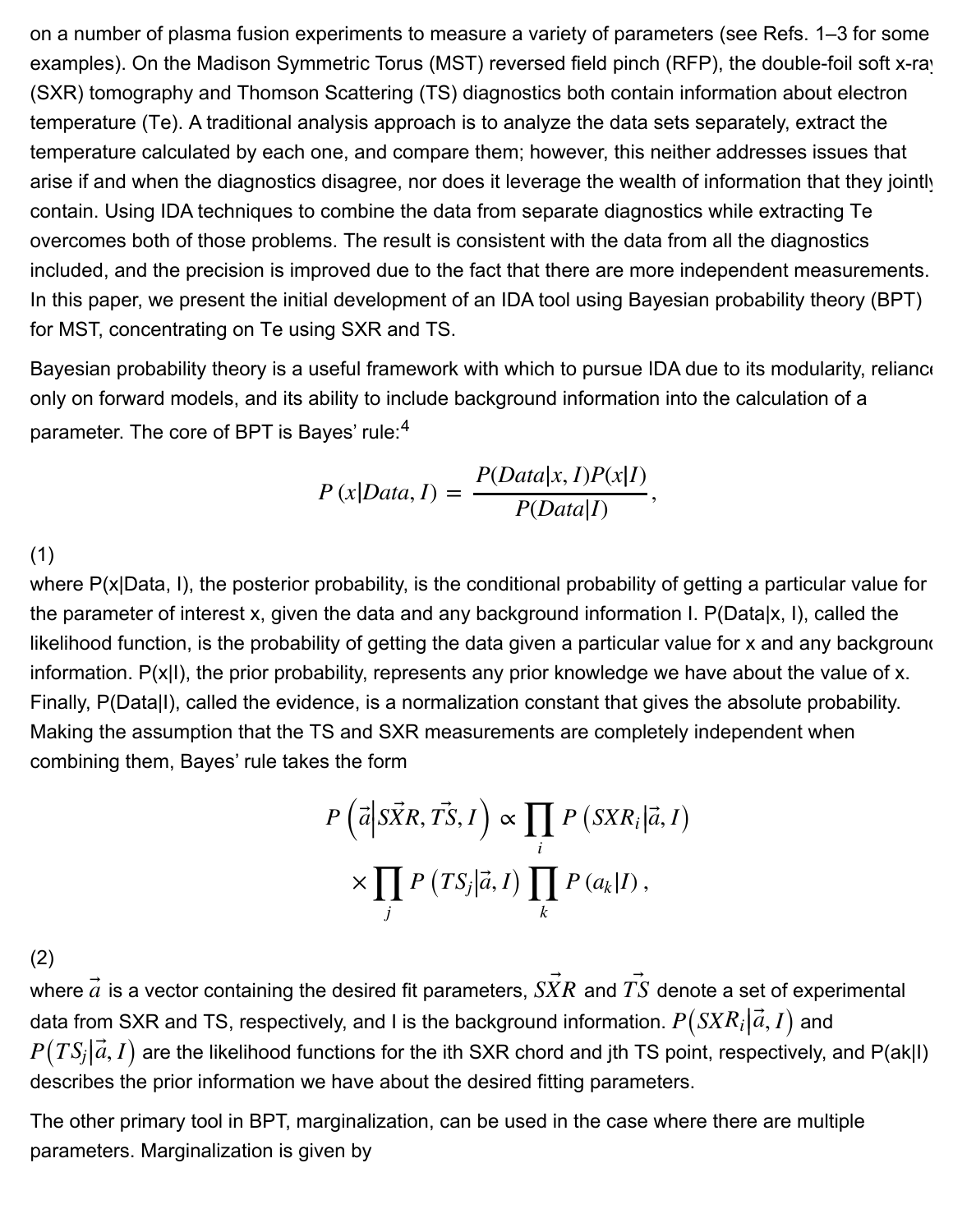$$
P\Big(x\Big| Data, I\Big) = \int P\Big(x, y\Big| Data, I\Big) dy,
$$

(3)

where the integral is taken over all possible values for y. In this case, y is said to be "marginalized" to give the probability of getting a particular value for parameter x, regardless of the exact value of y.<sup>[4](http://scitation.aip.org/content/aip/journal/rsi/85/11/10.1063/1.4886957#c4)</sup>

The double-foil SXR tomography system on MST has 40 unique viewing chords arrange such that they cover a 2-dimensional poloidal cross-section of the plasma. Each viewing chord is equipped with two detectors, a 421 µm beryllium filter and a 857 µm beryllium filter. Further details on the diagnostic can be found in Refs. [5,6](http://scitation.aip.org/content/aip/journal/rsi/85/11/10.1063/1.4886957#c5). The analysis is based on the double-foil technique, which uses the ratio of brightnesses from detectors that share a line of sight to find the temperature.<sup>[7,8](http://scitation.aip.org/content/aip/journal/rsi/85/11/10.1063/1.4886957#c7)</sup> We ascribe a gaussian to the SXR likelihood function:

$$
P\left(\text{SXR}_{i} | \vec{a}, I\right) = \frac{1}{\sigma_{\text{SXR},i}\sqrt{2\pi}} \exp\left[\frac{-\left(\mathbf{R}_{m,i} - \mathbf{R}_{c,i}\right)^{2}}{2\sigma_{\text{SXR},i}^{2}}\right],
$$

(4)

where Rm, i and Rc, i are the measured and calculated ratios of ith SXR chord, respectively. The uncertainty σSXR, i includes both the measured electronic noise and systematic uncertainties. We calculate the systematic uncertainties include a relative uncertainty of about 2% of the measured brightness that takes into account uncertainty in detector position and size, exact filter thickness, and solid angle of the probe.<sup>[9](http://scitation.aip.org/content/aip/journal/rsi/85/11/10.1063/1.4886957#c9)</sup>

The value for Rc, i is generated by an existing soft x-ray model that calculates theoretical x-ray emissivity, expected brightness given the behavior of the filters and detector diodes, and, ultimately, brightness ratio for each chord using a specified temperature.<sup>[10](http://scitation.aip.org/content/aip/journal/rsi/85/11/10.1063/1.4886957#c10)</sup> Specifically, the model takes as input a radial profile for temperature, which, in the absence of any temperature structures, can be parameterize as

$$
T_e \text{ (r/a)} = T_{e0} \left( 1 - \text{(r/a)}^\alpha \right)^\beta,
$$

(5)

where Te0 is the core temperature and r/a is the normalized radius. The three parameters, Te0,  $α$ , and  $β$ make up vector  $\vec{a}$  .

MST is also equipped with a 21-chord Thomson Scattering diagnostic covering from the core to the edge of MST.<sup>11</sup> The temperature analysis of the TS diagnostic already uses a BPT framework, <sup>12</sup> however, to be consistent with the SXR analysis, we find the best fit of Te measured by TS to a profile given by Eq. [\(5\)](http://scitation.aip.org/content/aip/journal/rsi/85/11/10.1063/1.4886957#d5) where r/a takes the value of the locations of the TS measurement points. We approximate the TS likelihood as gaussian, and use

− 2 de 2 de 2 de 2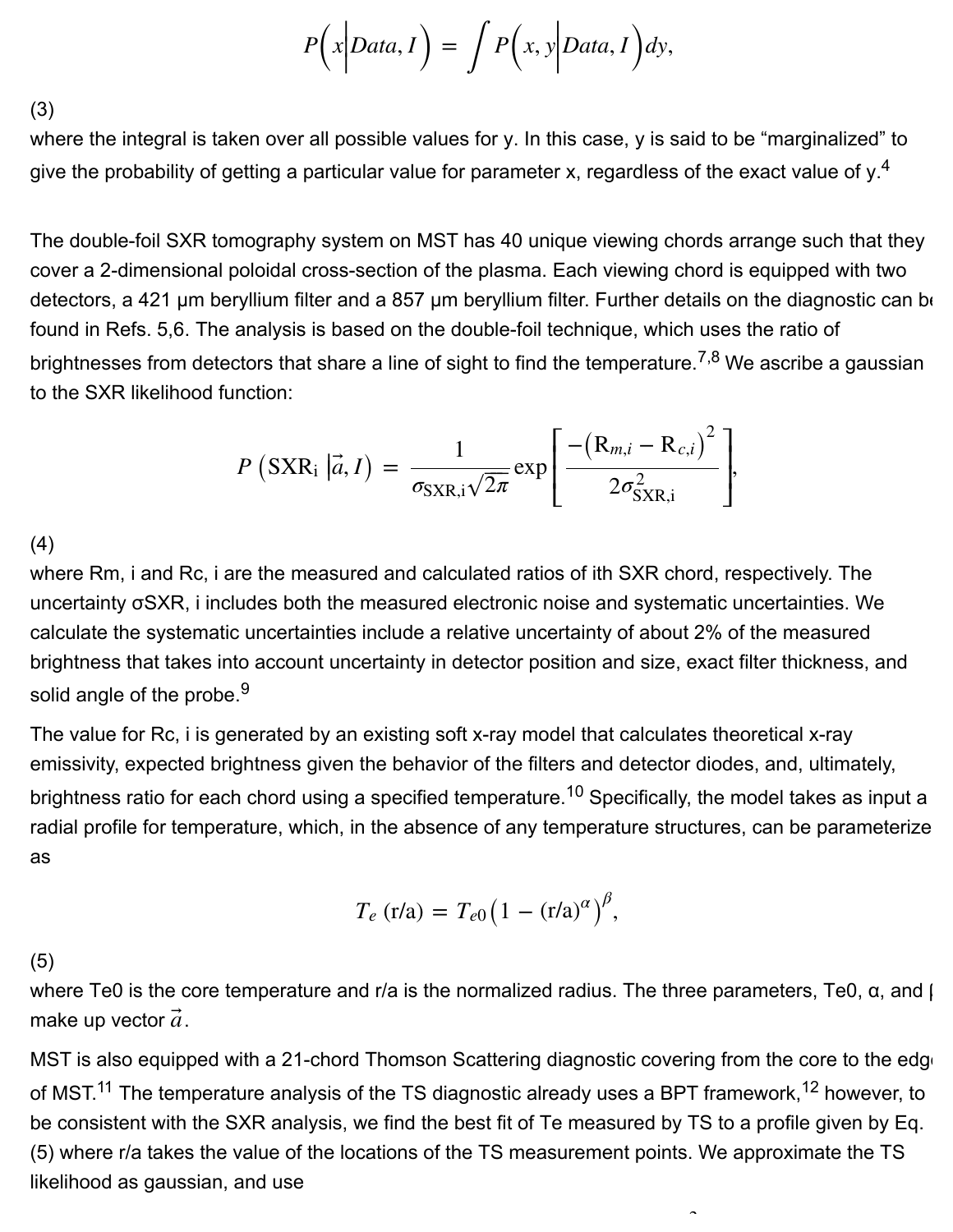$$
P\left(TS_j|\vec{a},I\right) = \frac{1}{\sigma_{TS,j}\sqrt{2\pi}}\exp\left[\frac{-\left(T_{mj}-T_{c,j}\right)^2}{2\sigma_{TS,j}^2}\right]
$$

(6)

for the TS likelihood function, where  $\vec{a}$  contains the same parameters as for the SXR likelihood, and Tm j, Tc, j and σTS, j are the measured and calculated temperatures and uncertainty of the jth TS point, respectively.

In general, all we know about each parameter is a range of possible values, but we have no reason to choose one value over another within that range. Thus, the prior probability for each parameter is a uniform distribution over the respective ranges and zero outside of it. Temperature must be positive, so Te0 must be greater than zero and, in principle, can have any positive value. Since the hottest electron temperatures typically measured in experiment are usually ∼1500 eV, we use an upper bound of 2000 eV so that our range is finite. In experiment, we generally see α values of between 7 and 12 and β values between 4 and 19.

To characterize the integration technique, we first generate a set of synthetic ratio data (Rm, i) and Te(r/a) for TS (Tm, j) with Te0 = 1350 eV,  $\alpha$  =  $\beta$  = 8. Analysis is done using 3-dimensional (3D) grids of pre-calculated theoretical ratios for Rc, i for SXR and Te profiles for TS (Tc, j), generated by systematically varying Te0, α, and β over the range specified by the priors. Using Eqs. [\(4\) and \(6\)](http://scitation.aip.org/content/aip/journal/rsi/85/11/10.1063/1.4886957#d4) and uncertainties based on experimental measurements, we calculate the likelihoods for the synthetic SXR data and TS data separately. The posterior probability is given by combining the two likelihood functions and the priors. The result is a 3D array of probabilities describing the probability that each combination of Te0,  $\alpha$ , and β gave rise to both sets of data. The plots in Figs. [1\(a\)–1\(c\)](http://scitation.aip.org/content/aip/journal/rsi/85/11/10.1063/1.4886957#f1) show the distribution for each parameter after marginalizing over the two other. Figure [1\(d\)](http://scitation.aip.org/content/aip/journal/rsi/85/11/10.1063/1.4886957#f1) shows the most likely profile given the data and uncertainty. The best value for each parameter matches the specified values well, with most likely values of Te0 = 1350 eV,  $\alpha$  = 8, and  $\beta$  = 8.



#### FIG. 1.

Posterior probability distributions of Te0 (a),  $\alpha$  (b), and  $\beta$  (c) after marginalizing over the other two parameters. (d) The most likely profile after marginalizing over α and β. The error bars are the 1-σ uncertainty in the marginalized temperature.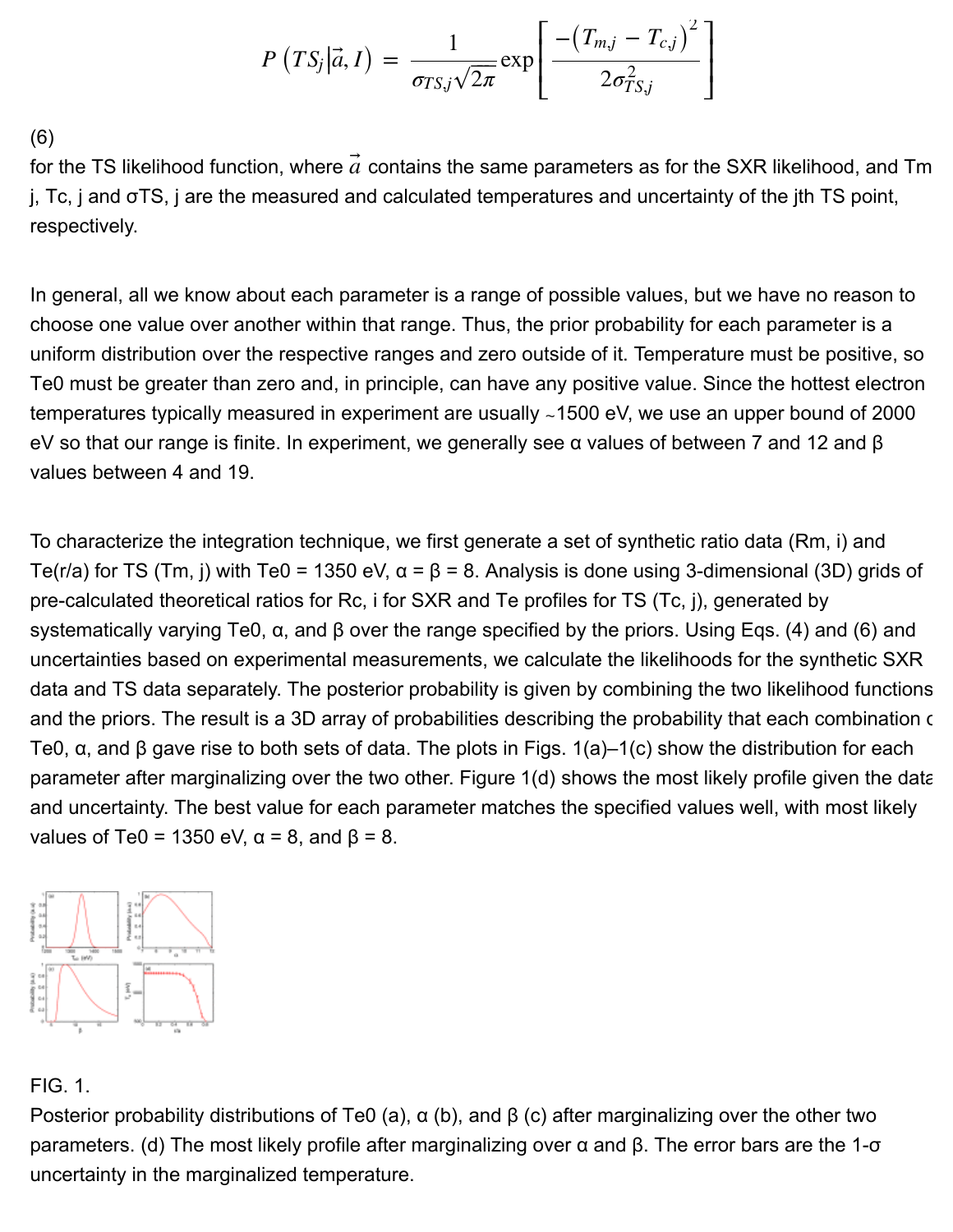While this work concentrates on axi-symmetric plasmas with no structure, MST has the capability to sustain various temperature structures, and future development aims to include such structure. Including structure, however, necessitates many more parameters making a grid search impractically timeconsuming, so we aim to use Markov chain Monte-Carlo (MCMC) methods for that analysis.<sup>13,14</sup> A MCMC analysis of the three parameter profile describe by Eq. [\(5\)](http://scitation.aip.org/content/aip/journal/rsi/85/11/10.1063/1.4886957#d5) is implemented here so that it can be compared to the grid search. Slice sampling for the MCMC is chosen to take advantage of its ability to accurately estimate the whole distribution, even in the case of strong covariance or multimodal distributions,<sup>[15](http://scitation.aip.org/content/aip/journal/rsi/85/11/10.1063/1.4886957#c15)</sup> as the measurement uncertainty is derived from the full distribution. Some care has beer spent varying the settings of the MCMC using the synthetic data to examine stability and accuracy.

Of particular importance for distribution stability is the width of the region around each parameter that the MCMC searches to choose the next value in the Markov chain. The widths for each parameter have been tuned such that a trace of all choices for a single parameter appears as close to random noise as possible. The number of samples kept in the chain was set such that the addition of five times more samples did not significantly change the distribution for any parameter. These criteria ensure stable and accurate distributions, as seen by the agreement between the grid search and the MCMC analysis, shown in Fig. [2](http://scitation.aip.org/content/aip/journal/rsi/85/11/10.1063/1.4886957#f2).



#### FIG. 2.

Agreement between distributions for Te0 (a),  $\alpha$  (b), and  $\beta$  (c) after marginalizing over the other two parameters for the grid search (solid red curve) and the MCMC analysis (bars).

Also of importance are the choices for the prior probabilities. As noted, the MCMC analysis reproduces the probability distribution well, however, a different choice of prior, even one as simple as changing the range of a uniform prior, can give rise to a bias in the most likely value or different distribution widths. In this case, for example, a larger range in α leads to a wider distribution for α as well as β, thus affecting the estimated uncertainty for both those parameters.

Marginalized distributions using a grid search for Te measurements from a single time point of experimental data for which no temperature structures are expected (i.e., Eq. [\(5\)](http://scitation.aip.org/content/aip/journal/rsi/85/11/10.1063/1.4886957#d5) is a good model) are shown in Figs. [3\(a\)–3\(c\)](http://scitation.aip.org/content/aip/journal/rsi/85/11/10.1063/1.4886957#f3), which contains likelihood functions for SXR (red, dashed) and TS (blue, dashed-dotted) along with the resulting posterior distributions (green, solid). Note the maximum in the posterior distribution occurs where the two likelihoods overlap. The most likely parameters are Te0 = 1425 eV,  $\alpha$  = 8, and  $\beta$  = 15, and the most likely profile is shown in Fig. [3\(d\)](http://scitation.aip.org/content/aip/journal/rsi/85/11/10.1063/1.4886957#f3). This is the profile for Te that is the most consistent with both sets of data after marginalizing over α and β. For this shot, the SXR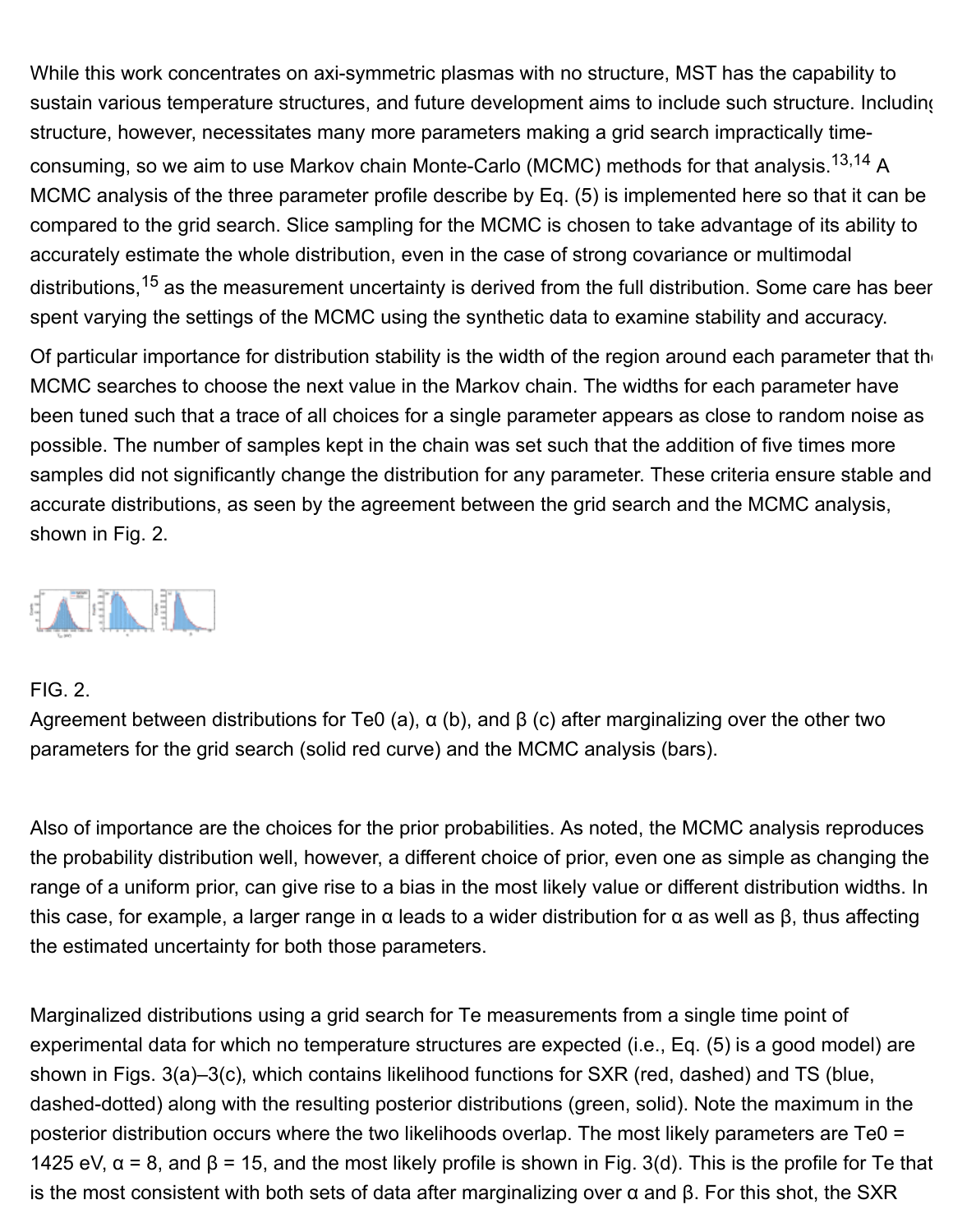system is clearly a weak constraint. This is because the temperature is largely constant over region where the majority of the SXR chords measure. Note that while in the core SXR and TS have uncertainties of about 100 eV and 150 eV, respectively, the integrated analysis value of Te in the core has an uncertainty of about 30 eV. This dramatic increase in precision occurs because of the combination of data from both SXR and TS.



### FIG. 3.

Experimental results for the three parameters Te0 (a),  $\alpha$  (b), and  $\beta$  (c) for a single shot. (a)–(c) The SXR likelihood is the red dashed line, the TS likelihood is the blue dashed-dotted line, and the integrated result is the solid green line. (d) The profile that is most consistent with both sets of data with the estimated 1-σ uncertainty (solid green line), compared to the measured TS data (the black stars). This profile has been marginalized over α and β.

A Bayesian probability theory based analysis of the double-foil SXR tomography temperature data has been implemented, and the integration of the SXR and TS diagnostics on MST has been demonstrated, yielding more precise measurements of electron temperature. The tomographic layout of the SXR system means that the TS and SXR system overlap poloidally, making the inclusion of structure a straightforward task, so we anticipate that this technique will be useful for analyzing temperature structures such as islands. We are also using this technique to explore the feasibility of measuring the effective ion charge in MST.

- 1. S. K. Rathgeber et al., Plasma Phys. Control. Fusion **52**, 095008 (2010). <http://dx.doi.org/10.1088/0741-3335/52/9/095008>
- 2. B. Ph. van Milligen et al., Rev. Sci. Instrum. **82**, 073503 (2011). <http://dx.doi.org/10.1063/1.3608551>
- 3. G. Verdoolaege, R. Fischer, and G. Van Oost, IEEE Trans. Plasma Sci. **38**, 3168 (2010). <http://dx.doi.org/10.1109/TPS.2010.2071884>
- 4. D. Sivia, Data Analysis: A Bayesian Tutorial, 2nd ed. (Oxford University Press, New York, 2002).
- 5. M. B. McGarry, P. Franz, D. J. Den Hartog, and J. A. Goetz, Rev. Sci. Instrum. **81**, 10E516 (2010). <http://dx.doi.org/10.1063/1.3481167>
- 6. M. B. McGarry, P. Franz, D. J. Den Hartog, J. A. Goetz, M. A. Thomas, M. Reyfman, and S. T. A.